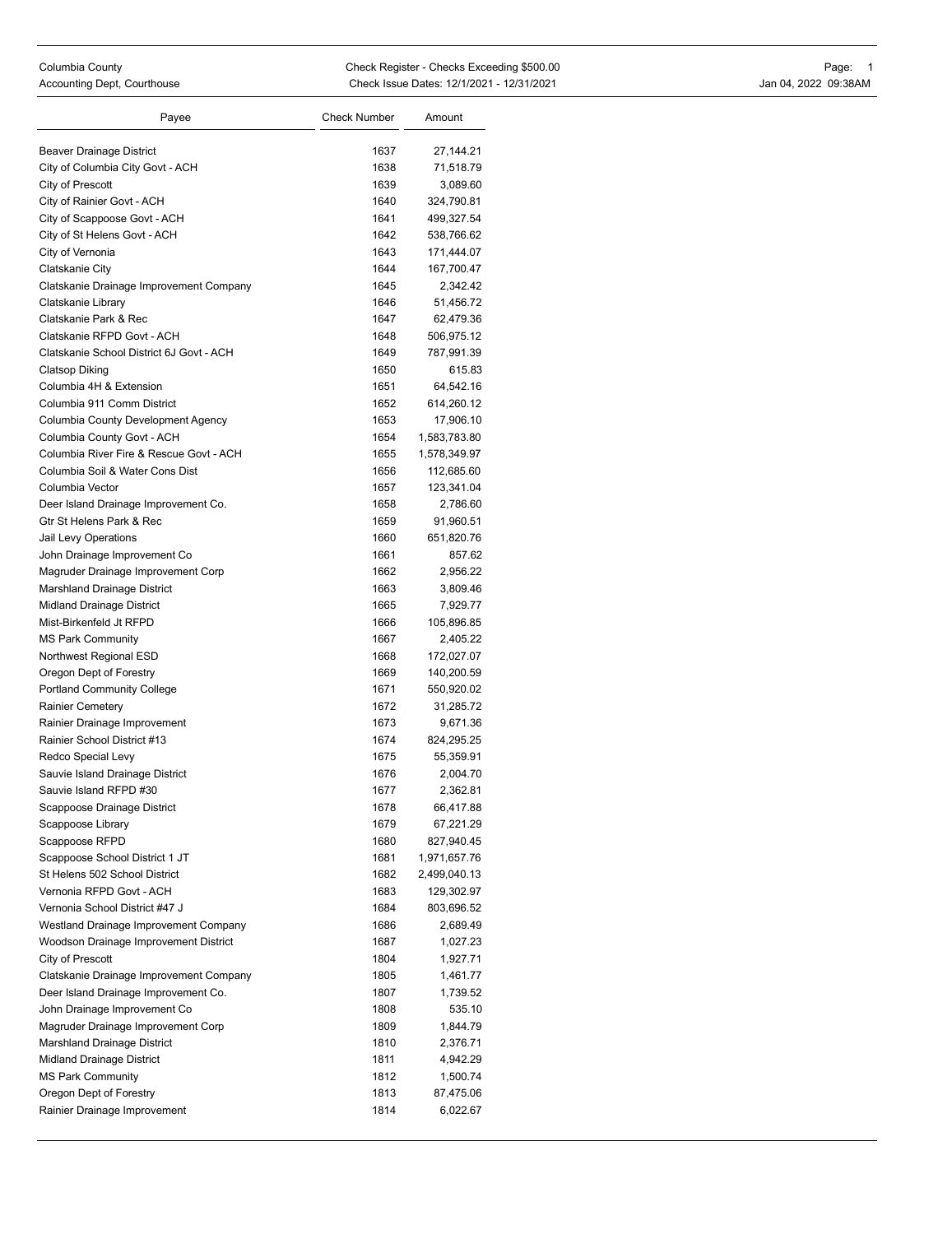| Payee                                    | <b>Check Number</b> | Amount       |
|------------------------------------------|---------------------|--------------|
| Sauvie Island Drainage District          | 1815                | 1,251.32     |
| Westland Drainage Improvement Company    | 1817                | 1,678.43     |
| Woodson Drainage Improvement District    | 1818                | 640.95       |
| Beaver Drainage District                 | 1819                | 16,940.28    |
| City of Columbia City Govt - ACH         | 1820                | 44,627.35    |
| City of Rainier Govt - ACH               | 1821                | 202,660.67   |
| City of Scappoose Govt - ACH             | 1822                | 311,460.12   |
| City of St Helens Govt - ACH             | 1823                | 335,806.12   |
| City of Vernonia                         | 1824                | 106,959.45   |
| Clatskanie City                          | 1825                | 104,611.97   |
| Clatskanie Library                       | 1826                | 32,064.25    |
| Clatskanie Park & Rec                    | 1827                | 38,932.91    |
| Clatskanie RFPD Govt - ACH               | 1828                | 316,091.99   |
| Clatskanie School District 6J Govt - ACH | 1829                | 491,131.83   |
| Columbia 911 Comm District               | 1830                | 383,201.62   |
| Columbia River Fire & Rescue Govt - ACH  | 1831                | 984,747.30   |
| Columbia Soil & Water Cons Dist          | 1832                | 70,291.71    |
| Columbia Vector                          | 1833                | 76,936.70    |
| Gtr St Helens Park & Rec                 | 1834                | 57,374.89    |
| Mist-Birkenfeld Jt RFPD                  | 1835                | 66,045.39    |
| Northwest Regional ESD                   | 1836                | 107,344.22   |
| <b>Portland Community College</b>        | 1838                | 343,882.67   |
| <b>Rainier Cemetery</b>                  | 1839                | 19,472.59    |
| Rainier School District #13              | 1840                | 514,463.20   |
| Redco Special Levy                       | 1841                | 34,548.35    |
| Sauvie Island RFPD #30                   | 1842                | 1,468.33     |
| Scappoose Drainage District              | 1843                | 41,449.79    |
| Scappoose Library                        | 1844                | 41,941.63    |
| Scappoose RFPD                           | 1845                | 511,423.27   |
| Scappoose School District 1 JT           | 1846                | 1,230,573.13 |
| St Helens 502 School District            | 1847                | 1,554,988.72 |
| Vernonia RFPD Govt - ACH                 | 1848                | 80,620.78    |
| Vernonia School District #47 J           | 1849                | 501,576.76   |
| <b>AFLAC</b>                             | 1850                | 686.83       |
| ADP LLC-ACH                              | 1851                | 165,450.86   |
| Public Employees Retirement System Trust | 1852                | 270,460.96   |
| <b>Returned Checks</b>                   | 5589                | 9,712.82     |
| <b>Returned Checks</b>                   | 5592                | 2,450.45     |
| <b>Merchant Services</b>                 | 5593                | 2,116.57     |
| <b>Returned Checks</b>                   | 5596                | 3,121.16     |
| US Bank Analysis (ACH)                   | 5597                | 2,365.97     |
| <b>Enterprise FM Trust</b>               | 5599                | 6,150.28     |
| Columbia Drainage District               | 16756               | 929.75       |
| Columbia Drainage District               | 16757               | 580.16       |
| Armstrong World Industries               | 16758               | 7,776.38     |
| Columbia 4H & Extension                  | 16758               | 40,260.42    |
| Columbia County Development Agency       | 16759               | 12,965.55    |
| <b>BROWN DOUGLAS</b>                     | 16759               | 160.66       |
| Columbia County Govt - ACH               | 16760               | 989,059.95   |
| CHRONISTER DAVID S & ALLYCE              | 16760               | 107.12       |
| Jail Levy Operations                     | 16761               | 406,807.15   |
| DEITERING YVONNE                         | 16761               | 292.32       |
| PECORILLA CONNIE & STEVE                 | 16767               | 2,311.82     |
| STANKEWITSCH SCOTT EDWARD                | 16768               | 4,012.89     |
| <b>SWICK SARI</b>                        | 16769               | 1,709.20     |
| Weeks Thomas R & Monique & Holley M      | 16770               | 1,037.08     |
| <b>Ticor Title</b>                       | 16771               | 69,480.19    |
| <b>Ticor Title Scappoose</b>             | 16772               | 24,903.68    |
|                                          |                     |              |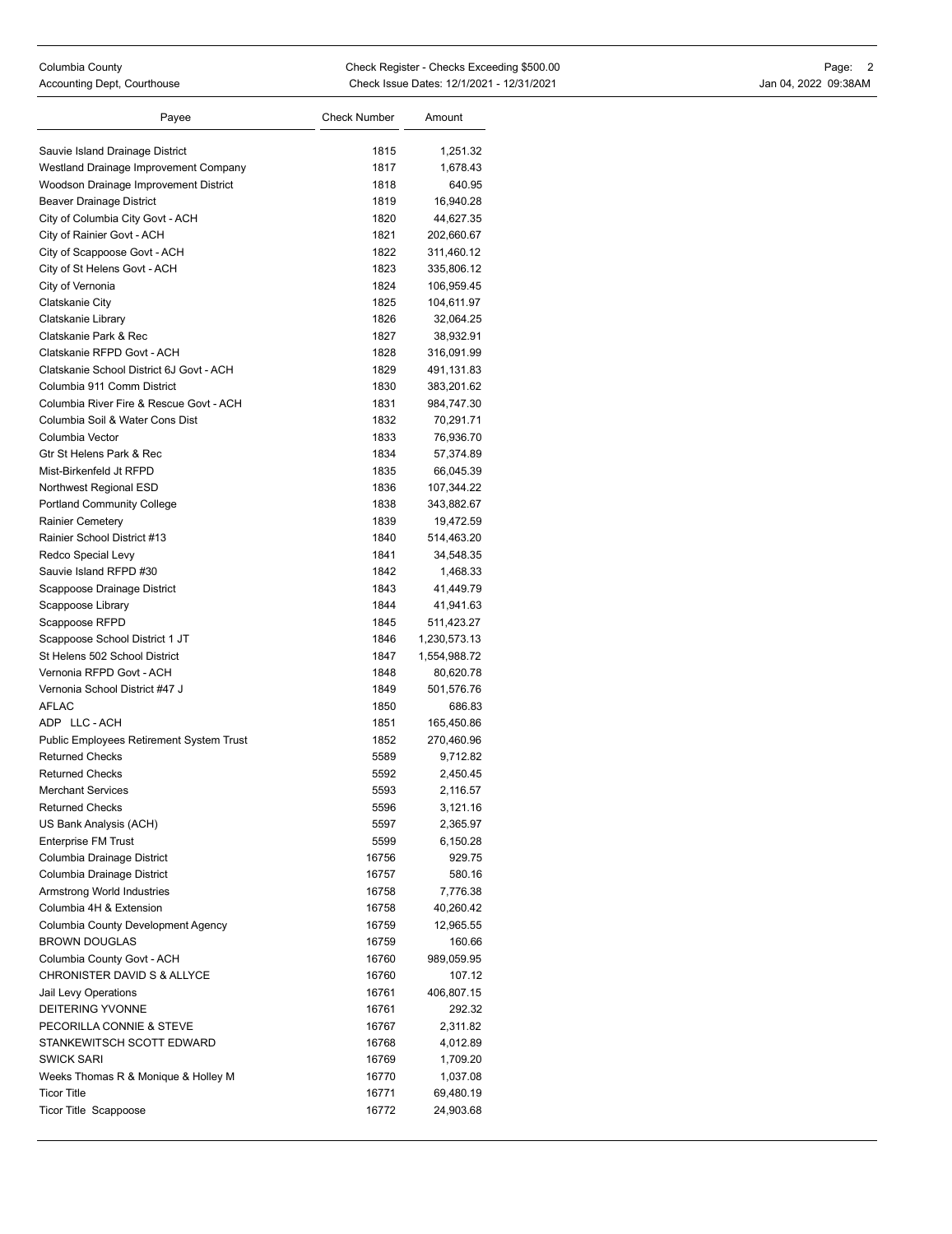| Payee                                       | <b>Check Number</b> | Amount     |
|---------------------------------------------|---------------------|------------|
| ALUMARI ALI A                               | 16773               | 3,202.46   |
| Amerititle                                  | 16774               | 6,422.96   |
| AMROCK LLC - OREGON                         | 16775               | 15,261.56  |
| <b>BLAYLOCK CARLA JANE</b>                  | 16781               | 2,539.42   |
| <b>BORSAY STEPHEN</b>                       | 16782               | 3,647.65   |
| <b>BOURASSA RICHARD N &amp; EILEEN L</b>    | 16783               | 4,429.79   |
| CAVE KRISTA & BEEBE KRISTEN                 | 16785               | 674.04     |
| <b>CHEN SHUXIAN</b>                         | 16786               | 3,338.22   |
| Chicago Title Co of Oregon                  | 16787               | 1,466.80   |
| Chicago Title Insurance Co                  | 16788               | 12,755.02  |
| <b>CLAFLIN SHARON</b>                       | 16789               | 686.44     |
| Columbia County Title & Escrow              | 16791               | 7,787.30   |
| <b>Community Action Team</b>                | 16792               | 1,973.98   |
| DEWS AMY L & EIB BRANDON J                  | 16793               | 1,472.00   |
| Fidelity National Title Co of Ore           | 16794               | 4,684.96   |
| First Amer Title Ins Co of Or               | 16795               | 5,040.06   |
| First American Title Co of OR               | 16797               | 8,905.99   |
| First American Title Co of Oregon           | 16798               | 2,350.97   |
| FIRST AMERICAN TITLE INS                    | 16799               | 1,721.62   |
| First American Title Ins Co                 | 16800               | 663.69     |
| First American Title Ins of Oregon          | 16801               | 2,478.86   |
| <b>FOSTER DAVID B</b>                       | 16802               | 3,924.21   |
| <b>GUILD MORTGAGE</b>                       | 16803               | 5,560.28   |
| <b>HOPKINS THOMAS M &amp; JACQUELINE</b>    | 16804               | 1,473.12   |
| KASKE JESSIE LEA & HIXSON JACOB MARK        | 16805               | 1,499.42   |
| LOKKEN MARK E & ALYSSIA K                   | 16806               | 2,902.75   |
| PICKETT JAMES M & LYNCH KERRY               | 16808               | 633.13     |
| PIXLEY BRUCE & MARSHA                       | 16810               | 1,868.13   |
| Port of Columbia County                     | 16811               | 14,374.41  |
| ROBERTS WILLIAM J & JILL R                  | 16812               | 950.00     |
| SEESEE SHERI LYNN                           | 16813               | 723.04     |
| SEMLING MARK DOUGLAS LIVING TRUST           | 16814               | 6,965.69   |
| ServiceLink Title Co                        | 16815               | 606.03     |
| SPECIALIZED LOAN SERVICES                   | 16817               | 1,037.92   |
| Spruce Land Services West LLC               | 16818               | 4,543.62   |
| <b>Ticor Title</b>                          | 16819               | 2,175.80   |
| TOTAL ESCROW SOLUTIONS TRUST                | 16820               | 6,784.05   |
| WARREN JAMES C & JOHNSON PEGGY J            | 16821               | 751.18     |
| Barran Liebman Attorneys                    | 145800              | 4,504.10   |
| <b>Cardinal Staffing Services</b>           | 145802              | 17,549.14  |
| <b>CDW Government-Inc</b>                   | 145803              | 2,648.90   |
| City of Portland Attn: OMF/Grants Div       | 145804              | 3,575.00   |
| City of St Helens - Water Dept.             | 145806              | 2,079.75   |
| Ixtapa Mexican Restaurant                   | 145816              | 1,500.00   |
| Kaptur, Stephen                             | 145817              | 807.50     |
| Keefe Commissary Network                    | 145818              | 2,611.15   |
| Lamar Companies                             | 145821              | 2,300.00   |
| Ogletree, Deakins, Nash, Smoak & Stewart    | 145825              | 980.00     |
| Oregon Dept of Revenue                      | 145826              | 1,839.00   |
| <b>OSACA</b>                                | 145828              | 825.00     |
| Pape Machinery Inc                          | 145830              | 924.73     |
| SYNCB/AMAZON                                | 145838              | 3,213.40   |
| Trinity Services Group Inc                  | 145840              | 8,025.65   |
| AFSCME Oregon Council 75                    | 145843              | 3,470.45   |
| AFSCME Union Local #697                     | 145844              | 1,174.97   |
| Allegiance Benefit Plan Management- Inc     | 145845              | 5,535.96   |
| C.C.D.S.A.<br>Kaiser Foundation Health Plan | 145847              | 3,040.00   |
|                                             | 145850              | 319,180.79 |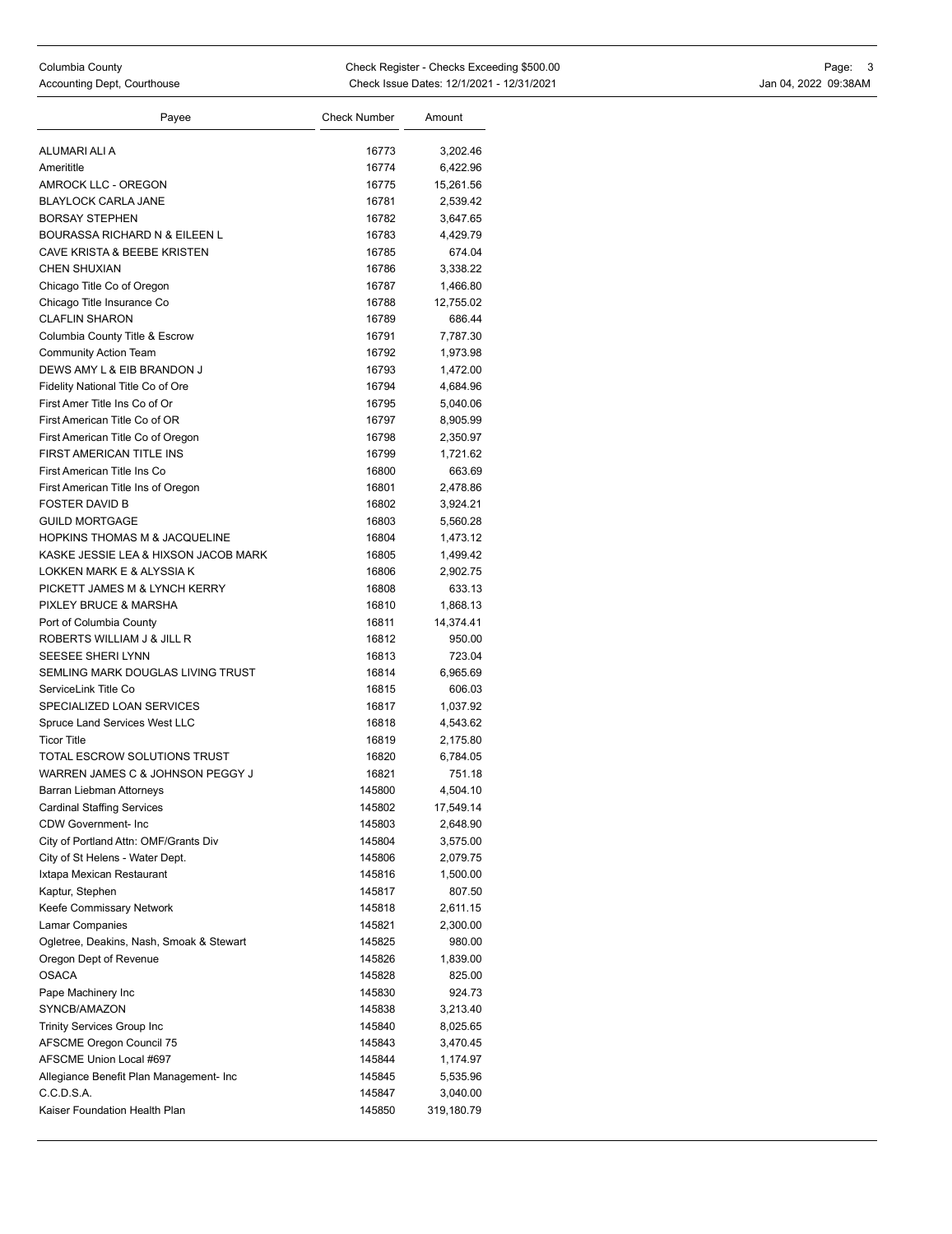| Payee                                        | <b>Check Number</b> | Amount    |
|----------------------------------------------|---------------------|-----------|
| Mutual of Omaha                              | 145851              | 6,585.13  |
| Nationwide Retirement Solution               | 145852              | 37,436.56 |
| Principal Life Insurance Company             | 145854              | 12,389.50 |
| Willamette Dental Insurance Inc              | 145858              | 4,923.45  |
| <b>St Helens Auto Center</b>                 | 145859              | 36,934.15 |
| A & I Distributors                           | 145860              | 831.80    |
| <b>Cardinal Staffing Services</b>            | 145865              | 16,596.11 |
| <b>CDW Government-Inc</b>                    | 145866              | 972.78    |
| CenturyLink, Seattle                         | 145868              | 684.59    |
| City of St Helens - Water Dept.              | 145871              | 8,686.22  |
| Columbia River PUD                           | 145875              | 1,084.02  |
| <b>Comcast Corporation</b>                   | 145877              | 3,813.26  |
| Coral Sales Company                          | 145878              | 894.00    |
| David Evans and Associates Inc               | 145881              | 1,455.39  |
| Diamond Mowers, LLC                          | 145882              | 2,389.06  |
| Ecolab Inc.                                  | 145884              | 1,346.38  |
| Garrett, Casey                               | 145885              | 744.20    |
| Hudson Garbage Service - 2046                | 145888              | 684.32    |
| Jackson Group Peterbilt, Inc.                | 145891              | 2,844.50  |
| Keefe Commissary Network                     | 145892              | 2,726.74  |
| Kinnear Specialties Inc                      | 145893              | 1,717.69  |
| L.N. Curtis and Sons                         | 145894              | 1,301.47  |
| Law Office of Brett Mersereau                | 145896              | 2,675.00  |
| Les Schwab Warehouse Center                  | 145898              | 10,113.53 |
| <b>LS Networks</b>                           | 145899              | 601.80    |
| <b>National Testing Network</b>              | 145904              | 500.00    |
| Northwest Occupational Medicine Center       | 145909              | 720.00    |
| Old Jack Properties, Inc.                    | 145911              | 1,470.25  |
| Open Online LLC                              | 145912              | 703.01    |
| Oregon Dept of Revenue                       | 145914              | 9,530.17  |
| Peterson Machinery Co.                       | 145917              | 597.72    |
| Professional Development Academy LLC         | 145919              | 3,290.00  |
| Ramos Yard Maintenance LLC                   | 145920              | 1,200.00  |
| Schetky Northwest Sales- Inc                 | 145922              | 1,240.07  |
| <b>Structured Communication Systems- Inc</b> | 145926              | 3,830.80  |
| <b>Summit Supply LLC</b>                     | 145927              | 2,004.00  |
| Tracwire, Inc.                               | 145930              | 1,190.00  |
| Uprise Health                                | 145933              | 1,434.00  |
| Wasco County Landfill, Inc.                  | 145937              | 69,322.35 |
| Waste Connections of Oregon                  | 145938              | 58,532.83 |
| Wilcox & Flegel                              | 145941              | 5,417.48  |
| 3J Consulting, Inc.                          | 145943              | 11,317.50 |
| Ace Hardware                                 | 145944              | 519.97    |
| ADP-LLC                                      | 145945              | 2,805.54  |
| <b>Cardinal Staffing Services</b>            | 145951              | 15,962.61 |
| CenturyLink, Seattle                         | 145952              | 555.96    |
| Columbia Comm. Mental Health                 | 145960              | 3,876.32  |
| Columbia NW Heating- Inc                     | 145961              | 967.00    |
| Columbia River Auto Glass                    | 145962              | 912.00    |
| Country Media- Inc                           | 145965              | 2,036.65  |
| DCBS-Fiscal Svs/Bldg Codes Div               | 145969              | 6,615.29  |
| DeLam Enterprises LLC                        | 145970              | 3,268.65  |
| <b>Heron Construction</b>                    | 145973              | 1,400.38  |
| Hudson Garbage Service - 2046                | 145974              | 3,852.82  |
| Hudson Portable Toilet Service               | 145975              | 1,452.98  |
| K.L.& C. Inc.                                | 145979              | 900.00    |
| Kneeland Brothers LLC                        | 145981              | 31,966.00 |
| Lawrence Oil Company                         | 145982              | 8,612.03  |
|                                              |                     |           |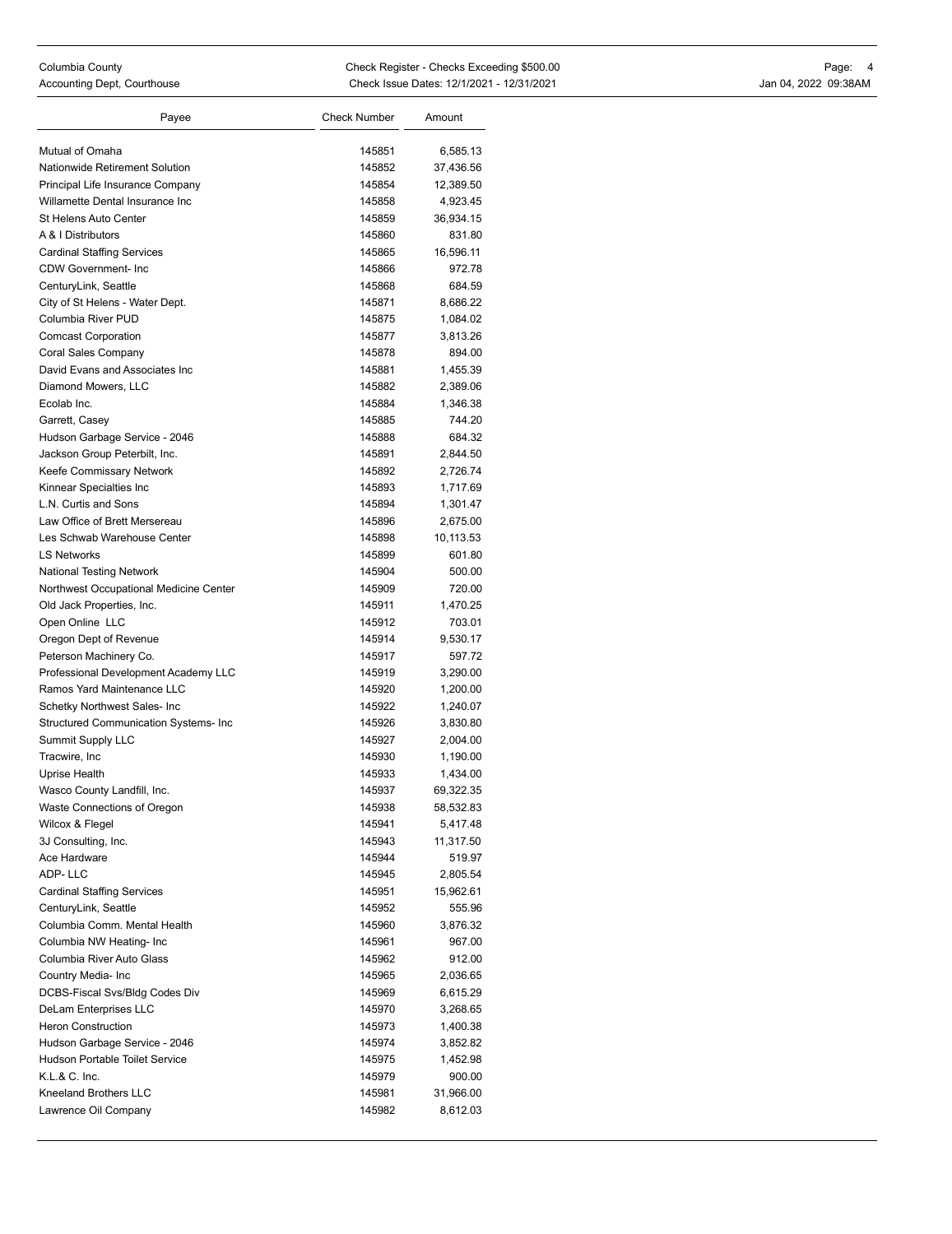| Payee                                             | <b>Check Number</b> | Amount             |
|---------------------------------------------------|---------------------|--------------------|
|                                                   |                     |                    |
| Loomis                                            | 145983              | 766.62             |
| Moore lacofano Goltsman, Inc.                     | 145987              | 6,610.00           |
| <b>MTR Western LLC</b>                            | 145988              | 44,345.29          |
| Northwest Occupational Medicine Center            | 145991              | 720.00             |
| <b>NW Natural Gas</b>                             | 145992              | 690.99             |
| Oregon Business Form- Inc                         | 145996              | 1,029.63           |
| Oregon Health Sciences Univers                    | 145998              | 1,249.98           |
| Pamplin Media Group                               | 146001              | 1,822.00           |
| Pape Machinery Inc                                | 146002              | 8,218.86           |
| Peter F. Stoloff, P.C.<br>Pro Automotive & Diesel | 146005              | 1,536.30           |
| Salem Fire Alarm Inc                              | 146010              | 5,504.67<br>856.94 |
|                                                   | 146014              |                    |
| Shera-Taylor, Diana M.                            | 146016              | 600.00             |
| St Helens Benevolent Protective Elks1999          | 146018              | 4,435.56           |
| <b>Standard Supply Co</b>                         | 146019              | 600.05             |
| Stan's Refrigeration- Inc                         | 146020              | 760.00             |
| <b>Summit Supply LLC</b><br>Sunset Auto Parts Inc | 146022              | 2,307.78           |
|                                                   | 146023              | 40,872.84          |
| <b>Tangent Computers</b>                          | 146026              | 545.00             |
| Traverse PC, Inc                                  | 146028              | 900.00             |
| Trinity Services Group Inc                        | 146029              | 16,168.55          |
| Wilcox & Flegel                                   | 146035              | 8,126.18           |
| WM Corporate Services, Inc.                       | 146037              | 1,611.09           |
| American Property Management                      | 146039              | 24,572.58          |
| Anicua, Jessica                                   | 146042              | 2,300.00           |
| Applied Industrial Tech.                          | 146043              | 1,448.15           |
| <b>AT&amp;T Mobility</b>                          | 146045              | 2,208.15           |
| Canon Financial Services- Inc                     | 146048              | 5,499.69           |
| <b>Cardinal Staffing Services</b>                 | 146049              | 12,983.43          |
| <b>CarQuest Auto Parts Stores</b>                 | 146050              | 1,702.38           |
| Columbia River PUD                                | 146051              | 800.90             |
| Geveko Markings Inc                               | 146053              | 1,274.62           |
| <b>HRA VEBA Trust</b>                             | 146055              | 750.00             |
| <b>LS Networks</b>                                | 146060              | 601.80             |
| <b>NW Natural Gas</b>                             | 146061              | 9,258.91           |
| <b>PLATT</b>                                      | 146065              | 931.56             |
| Quadient Finance USA Inc                          | 146067              | 1,125.27           |
| <b>Saffire Events</b>                             | 146069              | 5,376.82           |
| Salem Fire Alarm Inc                              | 146070              | 2,800.00           |
| Securus Technologies- Inc                         | 146071              | 7,000.00           |
| Snyder Roofing of OR LLC                          | 146074              | 5,611.82           |
| <b>Staples Business Credit</b>                    | 146075              | 2,293.65           |
| Verizon Wireless                                  | 146079              | 4,758.51           |
| <b>Waite Specialty</b>                            | 146080              | 616.17             |
| West Oregon Electric Co-op Inc                    | 146081              | 3,304.87           |
| Weyerhaeuser                                      | 146082              | 951.69             |
| Wilcox & Flegel                                   | 146083              | 5,721.76           |
| Zions Bank<br>Ace Hardware                        | 146084              | 580.00             |
|                                                   | 146086              | 924.27             |
| American Traffic Safety Materials, Inc.           | 146087              | 967.50             |
| CenturyLink, Seattle                              | 146091              | 4,274.89           |
| Columbia Body Manufacturing                       | 146093              | 937.02             |
| Columbia County Economic Team                     | 146094              | 630.00             |
| Columbia County Economic Team                     | 146095              | 21,574.92          |
| Columbia County Economic Team                     | 146096              | 490,000.00         |
| Columbia River Auto Glass                         | 146098              | 835.00             |
| Columbia River Fire & Rescue                      | 146099              | 536.83             |
| Columbia River PUD                                | 146100              | 1,376.28           |